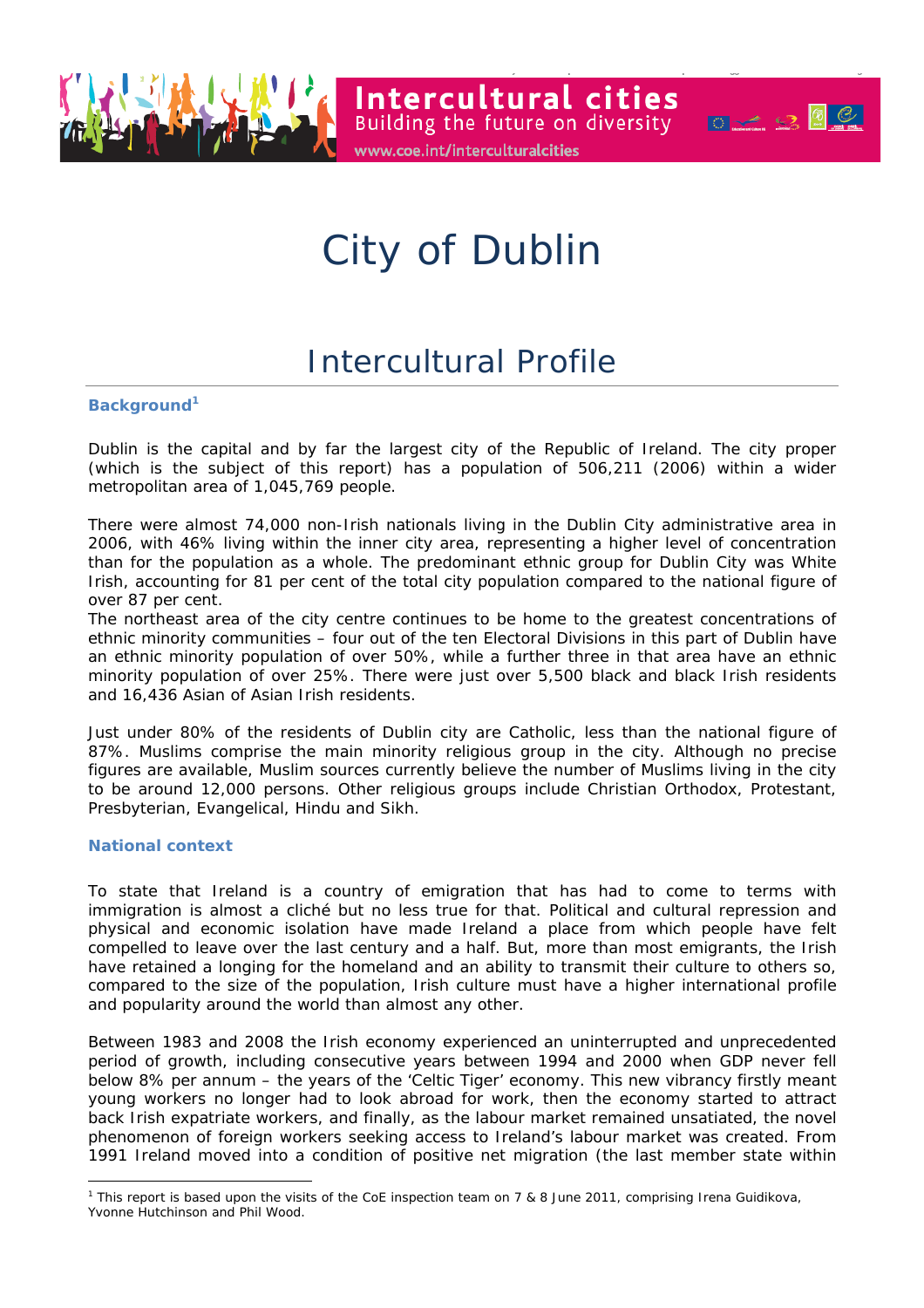the EU at that time to achieve it) and this remained emphatically the case at the last census in 2006.

The great bulk of foreign workers arrived from Poland and other EU accession states, although numbers are difficult to verify. However, many asylum seekers were also admitted from Nigeria, Pakistan, Iraq, China, Georgia and other places. Although the majority of overseas workers and asylum seekers settled in the Greater Dublin Area, the pattern of Irish immigration is notable by its dispersal, and particularly by its impact upon deeply rural areas. For example there are widely known cases such as the large Brazilian community in the tiny west coast town of Gort, and the expectation that in coming years the majority of pupils in the schools of isolated County Donegal will be of migrant background.

In the meantime, however, Ireland has taken the full force of the international financial crisis, necessitating a €85 billion bailout from the IMF in November 2010. Well before this date, the slow-down in the Irish economy was seeing many eastern Europeans either retuning home or moving on to other countries, and homelessness and destitution faced some of those who stayed on. Even before the economic collapse, Irish authorities were taking a harder line on asylum applications and approvals had been in decline since 2002.

In consequence, Ireland is now facing up to the prospect of once again being a country of negative net migration. Young Irish workers and families are looking to the traditional destinations of the UK, USA and the English-speaking Commonwealth but also, ironically, to Poland.

# **Policy context**

Ireland has a relatively long history of engaging with the terminology of interculturality in public and political life. The National Consultative Committee on Racism and Interculturalism (NCCRI) was established in 1998 as an independent expert body funded by the Department of Justice, Equality and Law Reform. It was a partnership body, bringing together government and NGOs to:

- develop an inclusive and strategic approach to combat racism by focusing on its prevention and promoting an intercultural society;
- contribute to policy and legislative developments and seek to encourage dialogue and progress in all areas relating to racism and interculturalism;
- encourage integrated actions towards acknowledging, celebrating and accommodating cultural diversity;
- establish and maintain links with organisations or individuals involved in addressing racism and promoting interculturalism at national, European and international levels.

The NCCRI played a key role in the formation of policy on and awareness towards interculturalism and in preparing for the challenge of integration

A Reception and Integration Agency (RIA) was set up in 2001 within the Department of Justice, Equality and Law Reform to coordinate services for refugees and asylum seekers and to implement integration policy for refugees. Its priorities are the protection of rights, the creation of opportunities to participate in economic, social and cultural aspects of Irish society, and the development of a tolerant and inclusive society. With guidance from NCCRI a National Action Plan Against Racism (NPAR) for Ireland was launched in 2005, with a focus on 'reasonable and common sense measures to accommodate cultural diversity', including the emergence of an 'intercultural workplace'. The NPAR concluded at the end of 2008.

NCCRI's operations were also wound up by the government in December 2008 following a review within the context of economic recession, with its remit subsumed within the Office of the Minister for Integration. This decision gave rise to widespread debate, with NGOs in the field of immigration and integration concerned at the loss of expertise and capacity.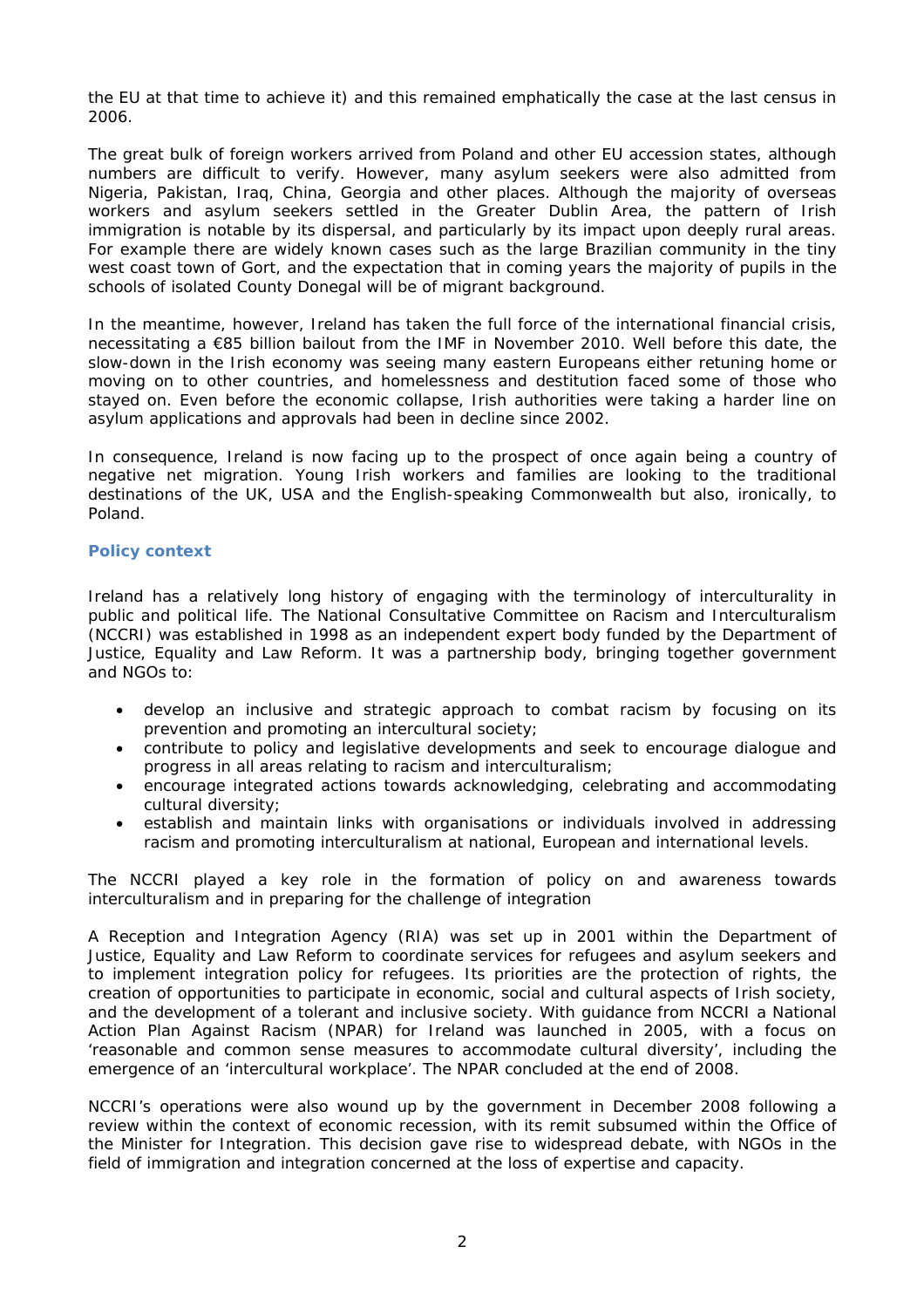The new Office of the Minister for Integration had been set up in June 2007 to deal with issues arising from large-scale immigration into Ireland, but whilst the Minister for Integration published a policy statement in May 2008 entitled 'Migration Nation', no detailed strategic framework has so far emerged from it. In 2007, the Houses of the *Oireachtas* [National Parliament] Joint Committee on European Affairs proposed the establishment of a National Forum on Integration, chaired by the government, to provide for a permanent dialogue between central government, local authorities, migrant representatives, NGOs and similar groups. The committee also recommended the setting up of one-stop shops in larger cities and towns so that migrants can access information about employment opportunities, as well as guidance to enable them to integrate fully into Irish society.

# **Commitment of the city**

Dublin City Council (DCC) has taken a proactive and leadership role at city level to respond to new migration and its impact on the city. The Office for Integration was set up in 2006 as a strategic unit with a responsibility to facilitate understanding and commitment to intercultural integration across the Council and to build relationships with civil society. In 2008 the Council published *Towards Integration: a city framework2* which identifies the following objectives:

- acting as a focal point for integration in the city through strong civic and political leadership and building a strong knowledge base through active participation in local, national and international networks;
- establishing an Annual Integration Dialogue as well as facilitating and supporting Integration Forums at area level;
- setting up a Migrant Forum as a channel of communication on migrant issues at city level;
- promoting and supporting the development of a City Intercultural Centre as a centre of culture, learning and exchange, as well as a training resource;
- continuing to build supports for, and the capacity of, ethnic-led organisations to ensure full participation in the economic, social, cultural and political life of the city;
- establishing integration as a core element of business processes and strategic planning in the organisation;
- monitoring and reviewing activities, progress and outcomes, and reporting on them publicly.

The OFI recognised from the outset the value of working in close partnership with a network of civil society organisations in the city. The most prominent of these are:

- $\bullet$  the Lantern Centre<sup>3</sup>, an intercultural deriving from the Christian Brothers organisation which provides a home and dialogue space for groups and individuals of over 30 nationalities;
- the Polish Network<sup>4</sup>, a cooperative platform that brings together representatives of various Polish community organisations, the media and individuals involved in projects relating to the Polish minority and its links to Irish society as a whole;
- $\bullet$  the Islamic Foundation of Ireland<sup>5</sup>, which considers itself to be the official representative of Muslims in Ireland since its inception in 1959, and aims to look after the religious, educational and social needs of Muslims in Ireland;
- the New Communities Partnership<sup>6</sup> (NCP), a national network of 104 ethnic minority-led organisations, whose mission is to be an effective network, representing and empowering minority ethnic-led groups at all levels in order to influence positive change in policies that impact on their lives;
- $\bullet$  Integrating Ireland<sup>7</sup> now the Integration Centre, an independent network of community and voluntary groups working in mutual solidarity to promote and realise the human

 $\overline{\phantom{a}}$ 2 See <u>http://www.dublin.ie/uploadedFiles/Culture/Towards%20Integration%20Final.pdf<br>http://www.lanterncentre.org/<br>http://forumpolonia.org/<br>http://www.islaminireland.com/<br>http://www.newcommunities.ie/<br>http://www.integratingir</u>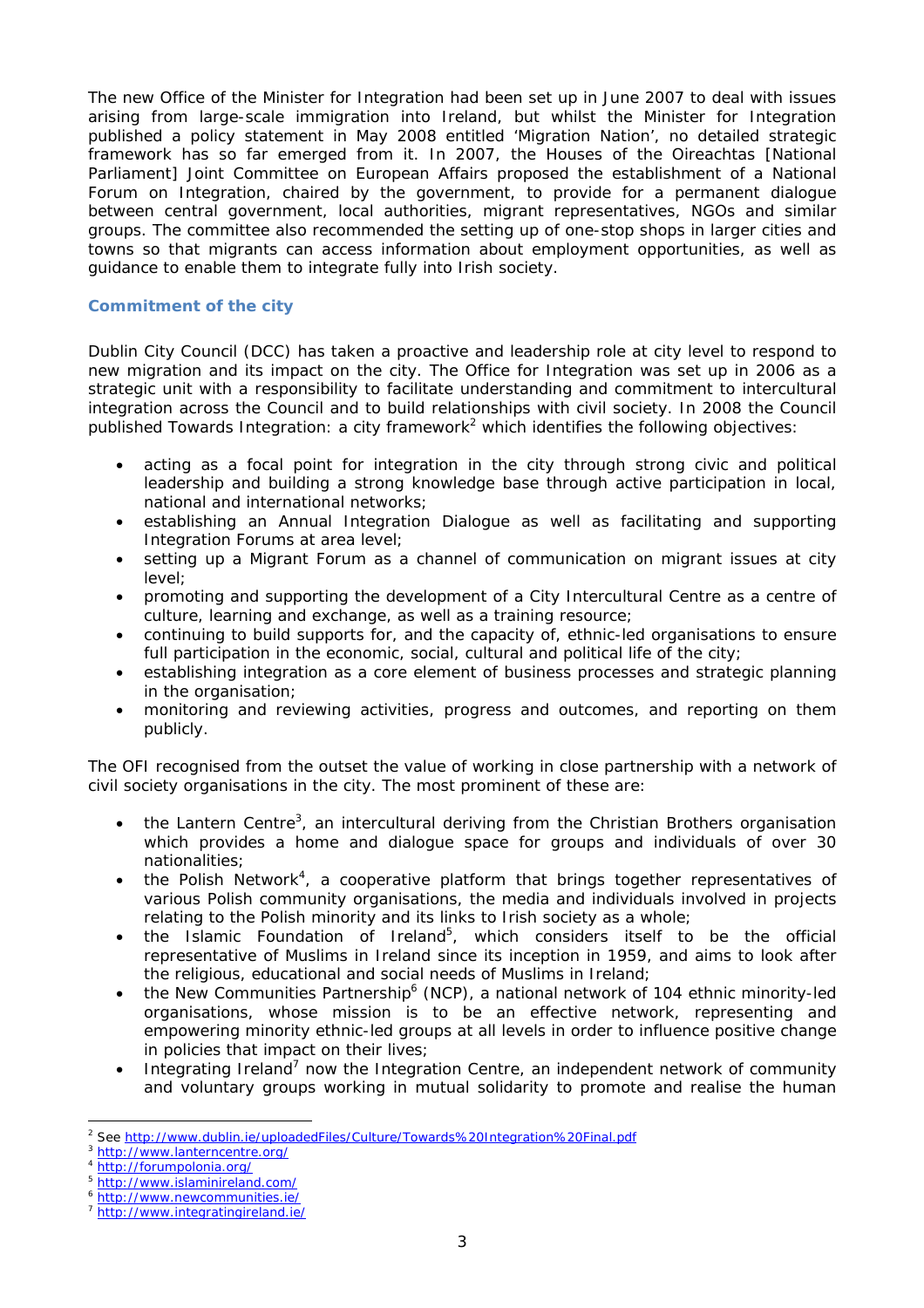rights, equality and full integration in Irish society of asylum seekers, refugees and immigrants;

- the Immigrant Council of Ireland<sup>8</sup> (ICI), a national, independent NGO that promotes the rights of migrants through information, legal advice, advocacy, lobbying, research and training work;
- $\bullet$  the Migrant Rights Centre Ireland<sup>9</sup> (MRCI), a national organisation concerned with the rights of migrant workers and their families which aims to bridge a gap in support structures and information provision for this group;
- $\bullet$  the Africa Centre<sup>10</sup>, an organisation that seeks to advance attitudes, policies and actions to promote tolerance, justice and social inclusion for African communities and to encourage a more positive Africa–Ireland exchange;
- the Akina Dada wa Africa<sup>11</sup> (AkiDwA Swahili for 'sisterhood'), which is an authoritative, minority ethnic-led national network of migrant women living in Ireland;
- the Irish Chinese Information Centre, which provides a range of information and support to Chinese migrants and acts as an important link for other Chinese affiliations within the city.

The City Council through direct funding provision has supported actions and measures promoting integration on the ground within communities which are consistent with the strategy framework.

In addition funding of €250,000 was allocated by Office of the Minister for Integration in 2009 to the City Council and similar sum has been allocated for 2010 to support integration at city level. A sum of €160,000 has also been allocated on an open call basis to 40 organizations for proposals consistent with city strategy "Towards Integration" with a further €100,000 to targeted initiatives led by OFI.

# **Education**

Education in Ireland is managed at central rather than at local government level, although there remains a strong involvement at the local level by various religious denominations. As a result the main management and decisions on policy implementation and ethos remain with individual school boards. This can create a challenge for the implementation of intercultural policies at a city level. A significant number of national schools under diocesan patronage have also been established in English-speaking areas in which pupils are educated through the medium of Irish. There are also a number of *Gaelscoileanna* (Irish language and cultural schools) under the separate patronage of the *Foras Pátrunachta na Scoileanna LánGhaeilge* organisation

It is unusual for a city of such size to have so little control over the education of its citizens and it is evidently a source of some frustration to the administration. The DES has published the "Intercultural Education Strategy 2010-2015" which provides important guidance, but there is concern that practical expertise and provision for the educational needs of a multiethnic society is patchy and erratic.

The Department for Education and Science does not collect data on the ethnicity of students. However it is estimated that about 4000 of the secondary students in Dublin are of migrant background, representing about 25% of the total, and that this figure continues to grow. If such information is not collected systematically, though, it is difficult to see how the Intercultural Education Strategy can be monitored and implemented effectively. Perhaps it is time to review the policy on the collection of ethnic-specific date in education.

The Strategy defines intercultural education as:

*…education which respects, celebrates and recognises the normality of diversity in all areas of human life. It sensitises the learner to the idea that humans have naturally developed a range* 

 $\overline{a}$ 

<sup>&</sup>lt;sup>8</sup> <u>http://www.immigrantcouncil.ie/</u><br><sup>9</sup> <u>http://www.mrci.ie/</u><br><sup>10</sup> <u>http://www.africacentre.ie/</u><br><sup>11</sup> http://www.akidwa.ie/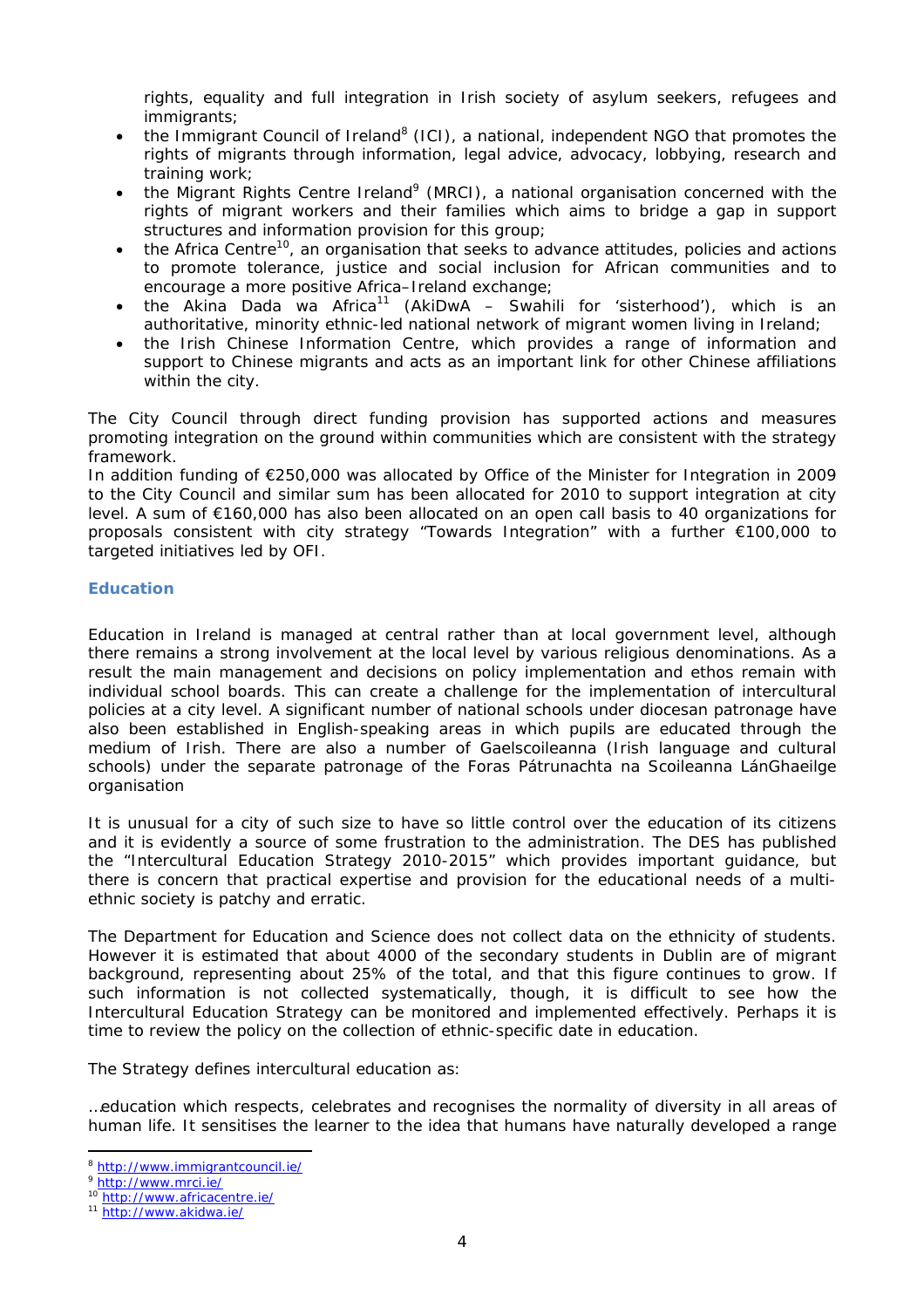*of different ways of life, customs and worldviews, and that this breadth of human life enriches all of us.* 

*It is education, which promotes equality and human rights, challenges unfair discrimination, and promotes the values upon which equality is built.* 

It aims to ensure that

*all students experience an education that "respects the diversity of values, beliefs, languages and traditions in Irish society and is conducted in a spirit of partnership" (Education Act, 1998).* 

*all education providers are assisted with ensuring that inclusion and integration within an intercultural learning environment become the norm.* 

It concludes that there is little evidence of segregation of immigrant students in Irish primary schools. In the small number of schools where there are more immigrants than native Irish students, this is largely due to the availability of local employment, affordable housing and school places, as well as proximity to family and friends.

The Immigrant Council of Ireland is carrying out "Pathways to Parental Leadership" which seeks to support migrant children's learning by getting parents more involved in the school life of their children's primary and post-primary schools. This project also endeavours to strengthen the voice of migrants in the community. ICI conducted research into the interactions between teachers and migrant parents and their impact on pupils, and organised a series of workshops with parents, teachers associations, the relevant education commissions, and other experts and stakeholders. This has resulted in the development of a 'toolkit' for improving parental participation in the school system. The toolkit is now being tested.

## **Communities and Neighbourhoods**

Dublin City has a tradition of residential neighbourhoods which are ethnically and religiously mixed. If segregation exists it has been done more to social class and income. The two decades of economic development and immigration have been particularly felt in the outer suburbs of the city region (which are mainly outside the boundary of the city council). Areas such as Blanchardstown, Tallaght and suburban towns in other counties have become very mixed. The area within the South and North Circular Roads has also seen the emergence of several migrant neighbourhoods. These have a large quantity of cheaper accommodation, and with three hospitals and a main mosque. In particular an Asian and African concentration has developed around Parnell St in the North Inner City.

In partnership with the Social Inclusion Office the OFI has run many projects to specifically address neighbourhood relationships, including the Annual Social Inclusion week and Neighbours Day. One example of this was a focus on the Liberties Area of Dublin in 2010 with a project called "The Bayno"<sup>12</sup>.

The city works in partnership with the Garda Síochána (the police service, which is also nationally rather than locally managed) and for many years has run a North Inner City Garda Forum. This was effective in encouraging communication and links between inner city indigenous and ethnic minority communities to network and engage on issues of community safety and policing.

One of the city's most important services is the provision of a large stock of social housing. Certain areas with a concentration of white working class have expressed resistance to the settling of new migrants and the OFI has had to work closely with the housing department and local groups to overcome this.

 $\overline{\phantom{a}}$ <sup>12</sup> http://www.dublin.ie/dcdb/social-inclusion-week-2010.htm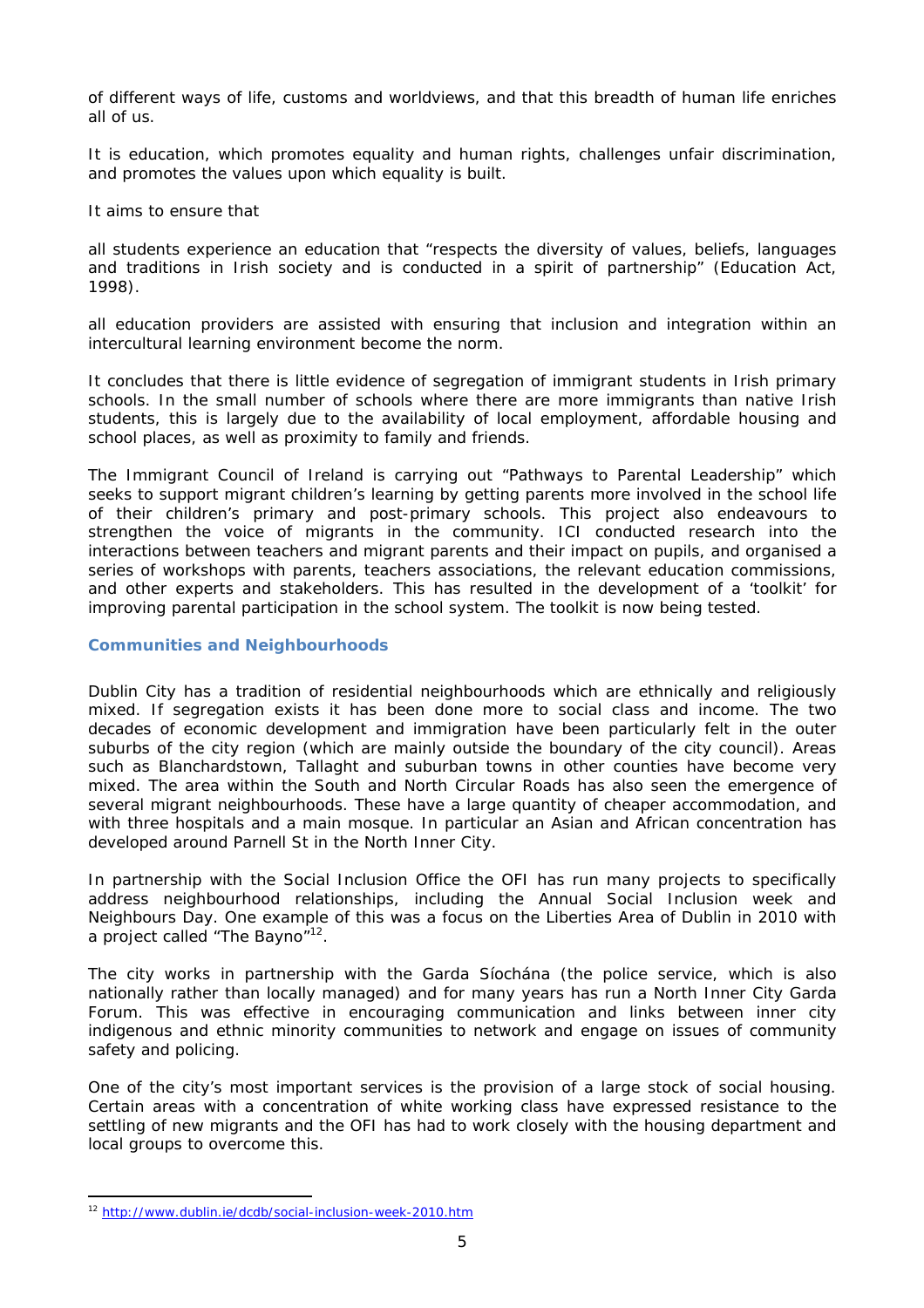Places of worship have sometimes presented challenges because they can attract large crowds which can become a public nuisance. For example the South Circular Road mosque attracts large numbers on a Friday which can lead to local traffic congestion. OFI has worked with the planning and transport authorities to ameliorate the situation.

One area of concern is with the Irish travelling community. This is an extremely complex issue that has developed not only In Ireland but across Europe as is seen very clearly at present in the UK. There are a number of serious problems in Dublin with small amount of traveller settlement areas. This is due to the long term with the Irish travelling 'gypsy' community and the evolution of their social relationship with the settled community. This has been neglected and left unaddressed overall for many years. The area of integration and intercuilturalism is certainly attempting to engage with the issue but within Ireland and Dublin this will need to be done at a national level with a serious discussion and careful examination of all the problems and issues.

The city's principal ongoing policy initiative to build neighbourhood cohesion has been the 'One City One People' campaign<sup>13</sup> with the message that Dublin is an open city, which respects and embraces difference, is accessible, safe and equal and does not accept racism and discrimination.

# **Public services**

There is great variation in the levels of ethnic minority employment in the public services in Dublin. The Health and Transport services have a high number of migrants especially among nurses, doctors, carers, drivers within the transport system and general operatives. Within the public service body of the city council and civil service, however, there are far fewer migrants employed. The traditional source of recruitment for public service was through mainstream Irish media, specific recruitment advertising and exams for civil service jobs. Policies in recruitment have not changed as rapidly as the population and now, with the recession there is an embargo on recruitment making it harder to rectify the situation in the short term.

The Immigrant Council of Ireland reported upon a recent survey of migrants working in the public transport system. There is a concern over increase of racist incidents in the area of public transport services and ICI supported by DCC OFI and the public transport companies has undertaken research to address these issues which will be published in Oct 2011.

The City's own campaign One City One People focused on public transport with clear statement that racism and discrimination are not acceptable.

The Health Service Executive adopted an intercultural health strategy in 2007. Included in this has been the introduction of a multilingual toolkit which provides clinicians with advice on dealing with emergency situation with non-English speakers.

Turning from recruitment to the provision of services, Dublin City Libraries and the Citizens Information Service (CIS) launched a city directory and map of essential services for migrants available in five languages, English, Polish, Chinese, Russian and French and this was distributed through all branch libraries and all CIS offices. It contains details of migrant organisations, community groups and information on education employment and social welfare. Dublin City Council information portal Dublin.ie now provides access in 5 languages to information on the city.

# **Business and the labour market**

Related to comments elsewhere in the report on the openness of Dublin, several respondents expressed an interest in the economic implications of migration and cultural diversity. It seems a widely-held view in Dublin that cities which express hostility to diversity will fail to attract foreign direct investment and will lose major companies and employers to cities which are

 $\overline{\phantom{a}}$ 

<sup>13</sup> http://www.dublin.ie/onecity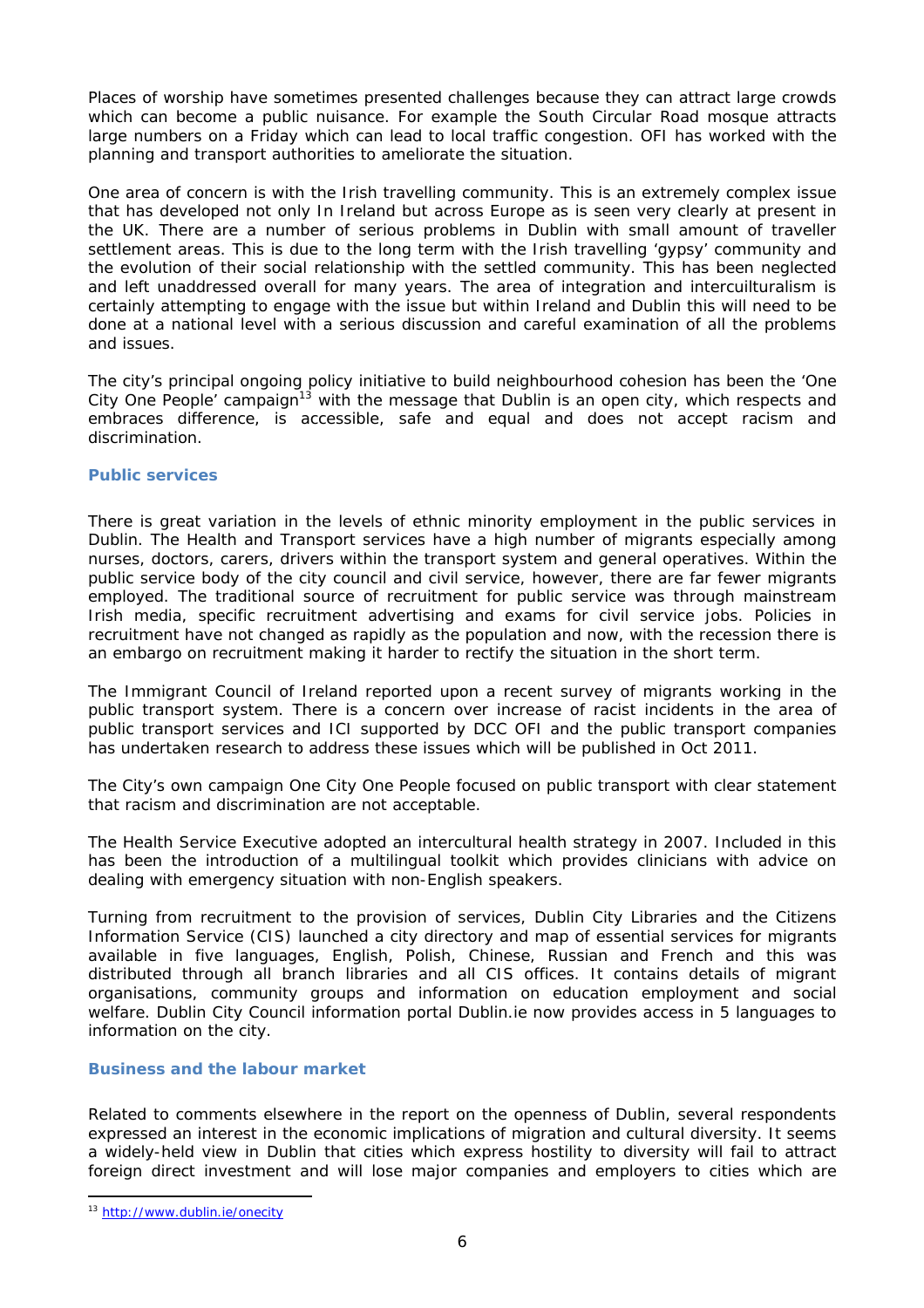more cosmopolitan. Google is cited as a prime example of a company which was attracted to Dublin by its openness, and one which would consider leaving if attitudes to diversity were ever to harden in the city. Melbourne was quoted as an example which Dublin did not wish to emulate. Here the authorities had failed to deal with rising xenophobia against Indians, and this rebounded against the city with a serious decline in Indian business investment and student applications. Some respondents were concerned that attitudes embedded in certain sections of the Irish Ministry of Justice and Garda had the potential to create a similar situation in Dublin. We were not able to meet a Garda representative during our visit.

It is suggested that the private sector in Dublin has proved itself far more responsive to the changing population than public sector employers, particularly the multinational companies, such as Intel which makes specific reference to diversity and cultural sensitivity in its recruitment policy. The Dublin Chamber of Commerce represents the interests of businesses, both large and small. They were also a key signatory on the City Framework "Towards Integration".

There was a concern expressed that whilst Dublin was investing much in foreign trade missions, it was overlooking the potential of its own resident ethnic minority business community. An Institute of Minority Entrepreneurship<sup>14</sup> has been set up in the Dublin Institute of Technology and there are aspirations to establish managed workspace and a business support programme. Research has identified key business sectors and growth models, but funding is in short supply. However, it is suggested that DCC's own economic development department has yet to wake up to the potential. So far it is maintaining a 'colour blind' approach which fails to acknowledge business specificities according to ethnicity. Irish banks are also a problem and have proved particularly unwilling to lend to businesses of minority background, leaving several local entrepreneurs to look to British banks instead. In this regard DCC is hoping to improve matters by forging an agreement with Ulster Bank to create €10 million new credit for small business generally.

There are on-going discussions on the pros and cons of designating a 'Chinatown' within the city centre. The debate rests on the question of whether this would simply be a cosmetic exercise to create an exotic space in the city, and whether there might be more subtle ways of working with the Chinese community to build international trade links.

The Immigration Council of Ireland is launching a new project called Pathways to Work. It will focus on the needs of young immigrants and aims to enable them to compete with other job seekers on a "level playing field" by equipping them with practical tools like job searching and transition skills.

The Lantern Centre is also now interested in supporting ethnic and intercultural entrepreneurship and is in discussions with Dublin Institute of Technology. The challenge is to establish a business incubator which would have joint ownership and management by different cultural and religious communities.

## **Faith, culture, sport and civil society**

Religious faith plays an important role in building intercultural relations in Ireland but the situation is complex. It is only recently that Ireland ceased being described as 'Europe's last theocracy' and Irish society is still working through the process of finding a new equilibrium. The Catholic Church still plays a powerful role in education and civil society and owns a large property estate. Through its missionary tradition it has strong international connections and pockets of great intercultural expertise, as we noted at the Lantern Centre. Whilst organised religion is trying to manage an orderly retreat from many aspects of civil society, the Catholic Church is being battered by the wave of revulsion arising from the child abuse scandal. Against this backdrop, large numbers of newcomers have arrived in Ireland and many of them (from Eastern Europe, Africa and several Muslim countries) are more religiously devout than the Irish themselves, creating an unpredictable situation of countervailing trends.

 $\overline{\phantom{a}}$ 

<sup>14</sup> http://www.ime.ie/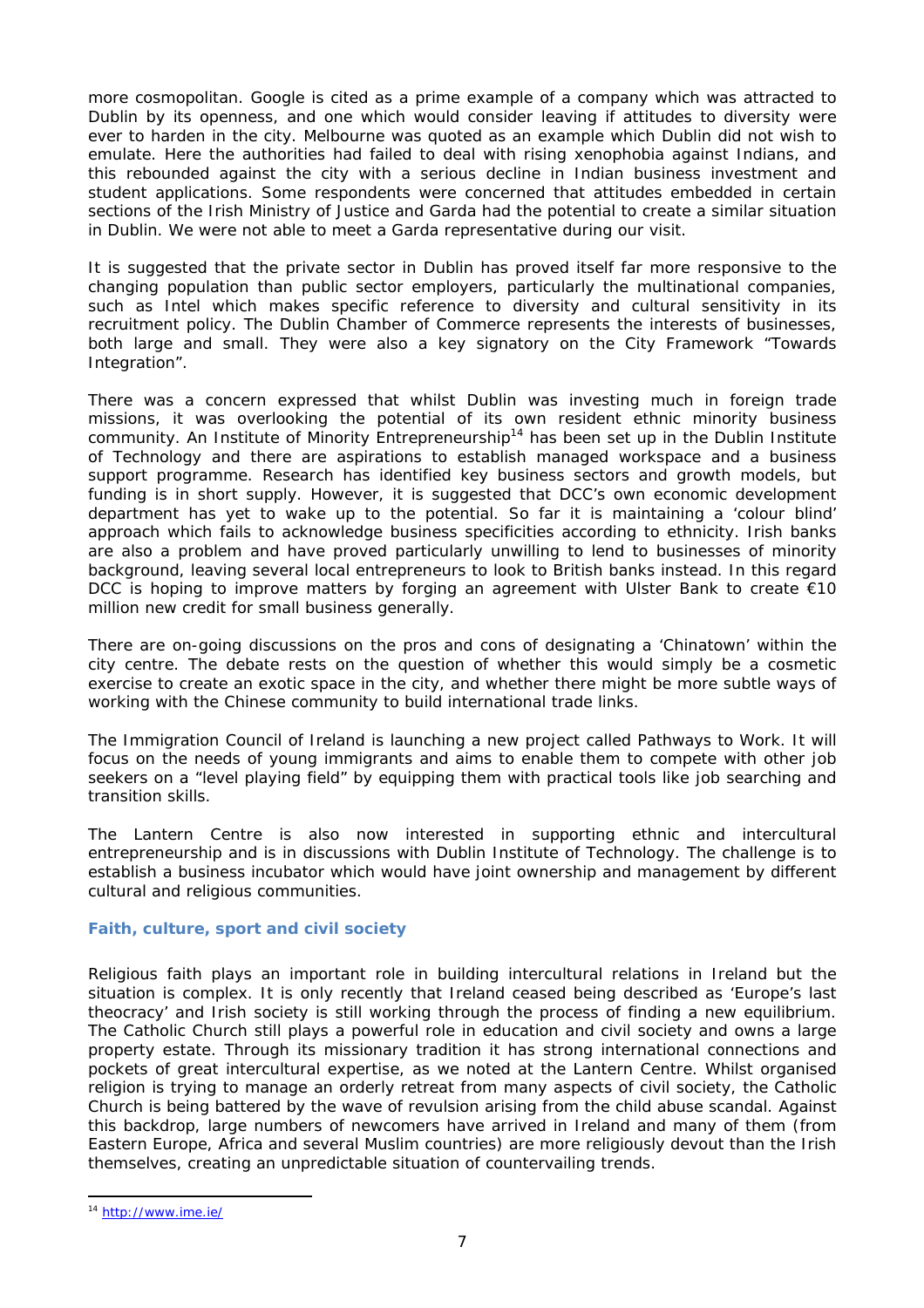The Irish Council of Churches has completed a mapping of all religious communities across Dublin. In partnership with DCC OFI it is undertaking project funded by EIF to develop concept of city interfaith model to promote integration through faith communities in the city. On the basis of this it is hoped to form an interfaith body which will have consultative status with DCC. There are many issues arising (such as marriages, funerals and cemeteries) where DCC needs to take special advice and it hopes this body may be able to provide an authoritative voice. It may be disappointed in this regard as it is notoriously difficult, and possibly ill-advised, to set up a single body which can achieve a single voice on both doctrinal matters and more practical questions. Already there are questions about who has been consulted and invited into membership and who has not, and whether such a body should be built on strictly defined constitutional lines, or allowed to grow in a more organic way. Nevertheless this is a positive step.

Sport is seen as one of the most important means of bringing different elements of Irish society together. Sports clubs (both Gaelic and international sports) are at the heart of many neighbourhoods and villages. The organisation Sports Against Racism in Ireland (Sari) is well established and operates a partnership with DCC and 5 other districts. It has helped to produce templates for anti-racist work in other sports in Ireland and was one of the founders of Football Against Racism in Europe. It takes little public funding enabling it to maintain an independent role. For example, were it to accept financial backing from the government Office of Integration it would be unable to work directly with members of the traveller community (as this group is not classed as an ethnic minority under current legislation).

Sari also felt there had been a shortage of positive portrayals of migrants in the media and forged a collaborative project with Setanta Sports (an independent television sports channel) entitled United through Sport. The project was a major awareness campaign and education support promoting the powerful potential for positive integration through sport. A 15-minute film was produced illustrating positive intergroup relations through the medium of sport and it was broadcast on Setanta Sports at regular intervals over a 12 month period.

Sari points out the dearth of players of migrant background in the Irish national football team and other representative teams, in comparison to many other European countries. They attribute this to the difficulty many foreigners experience in gaining Irish nationality. Sari also cities several examples of how young migrant sportsmen and women have been picked up on the streets and arrested if they cannot immediately produce their passports. This is not universal within the police but certain sections are apparently notorious for this behaviour.

Also at the other end of the spectrum it is still rather difficult for minorities to gain acceptance in many of the well-established local sports clubs. Many young sports people have been driven out of these clubs by abuse and forced to form their own minority-only teams. One means of addressing this is FUTSAL (Football Used Towards Social Advancement & Learning) a project developed by the Football Association of Ireland. Futsal is a simplified form of football in which all can participate. By developing connections between schools, parents and sports clubs the FAI are hoping to break the barriers that currently keep many migrants out of sport.

A significant issue affecting the ability of migrant organisations to participate more fully in social and cultural activities is the difficulty in accessing premises and facilities and in getting insurance coverage for public events. There is, however, an insurance provision linked to the Community Forum which appears to be helping.

## **Public space**

DCC has collaborated with an independent body Design Twentyfirst Century<sup>15</sup> on a project called Designing Dublin to improve the city centre as a space of social interaction. Firstly, between September and November 2009, they ran the first phase of the project Designing Dublin: Learning to Learn, entitled 'Finding the Hidden Potential of Place', in Clongriffin, located

 $\overline{\phantom{a}}$ <sup>15</sup> http://design21c.com/ and http://www.designingdublin.com/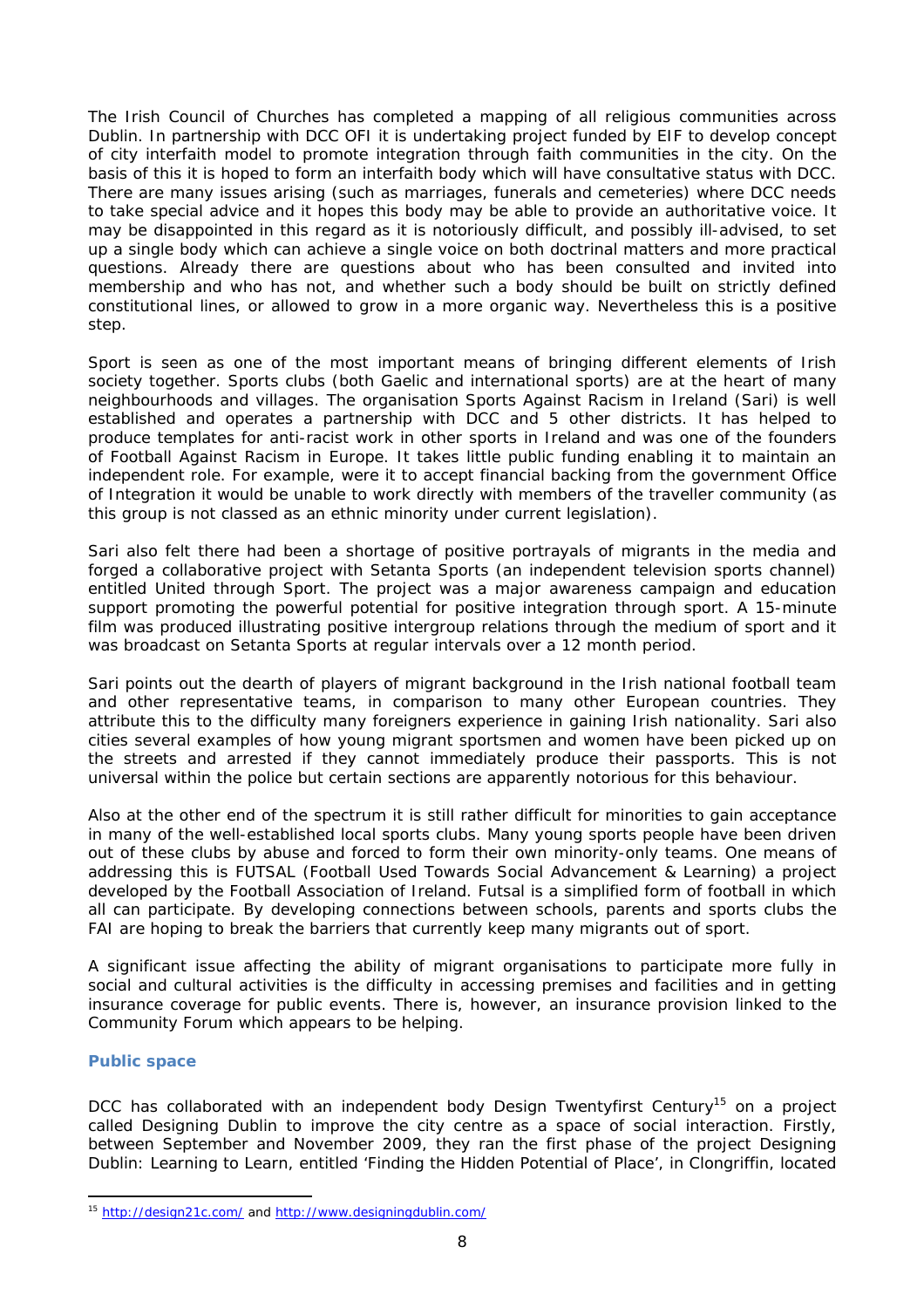in Dublin's North Fringe. It brings together a multidisciplinary team of volunteers to work on some of the challenges that the city is facing. Simply put, it was about using design as a method to find solutions with Dubliners (in the broad sense, including everyone who uses the city) to make Dublin a better place.

A second phase, 'Love the City', was about "inspiring people to become re-aware of the City Centre's offerings." The team researched and selected an area that they felt "deserved more love" and are now investigating ways to make it more attractive. In a 6 month period of public engagement, city centre users were asked to tell stories and highlight favourite places, what they felt were missing in the centre and about their dreams for the area. They detected that many people felt a lack of ownership of or influence over the city centre. They also detected fear of crime – although crime statistics did not back up these perceptions. Selecting the Market area as a prototype they invited people to create their own alternative spaces. For example one group of people closed a street by temporarily covering it with grass. This then challenged the rules and conventions by which space is normally governed, and required public agencies to respond more flexibly. One permission process which might normally take 6 months was reduced to 4 days.

At the end of the process John Tierney, City Manager, and Dick Gleeson, City Planner, spoke about how the City can build on the findings of Designing Dublin to develop a new approach to working in Dublin. It seems that this form of civic engagement and community planning can be identified as a strong theme which should be explored in the ICC study visit to Dublin in September 2011.

The project operated out of a city centre premises called Exchange which is in itself a novel idea. Originally a vacant retail property Exchange Dublin is a new collective arts centre run entirely by young people and holding discussions, gigs, visual arts and performance. Most projects originate from the autonomous "Exchange Groups" that use the space as a hub for their activity<sup>16</sup>.

DCC has been studying the ways in which people make use of public space under different conditions. It found that, in general, the areas which have been built according to a rigid plan and development process were less attract as places of public interaction than the places which has developed in a more organic and incremental way. For example the Docklands development where people were allowed to discover ways of public behaviour for themselves and, in turn, service industries (bars, coffee shops, etc) were attracted to the area.

## **Language**

Language is a complex issue in Ireland. Irish is an official language but is the first language of very few, with English predominant. Irish is however being taught in all schools so all migrant children are exposed to it. Interestingly, many migrant families have identified that ability to speak Irish well can be a passport to a good job and the higher levels of society and so are encouraging their children to learn it well at school – in many cases better than their indigenous counterparts. One professor of linguistics even suggested that immigration could be the saving grace of the Irish language.

Because of Ireland's ambivalent historic relationship with England, the teaching of English has never been accorded high priority or resources in Ireland. This is now having a negative backlash in two ways because Ireland is not able to meet the demand to learn English from migrants in either quality or quantity, Firstly there is a shortage of trained professionals to teach English as a second language to new migrants. Secondly many foreign language students, who were lucrative to the Irish economy, are now going elsewhere for tuition. However the majority of these foreign language students go other place but for *specialist* tuition in English due to a shortage of trained professionals.

 $\overline{\phantom{a}}$ 

<sup>16</sup> http://exchangedublin.ie/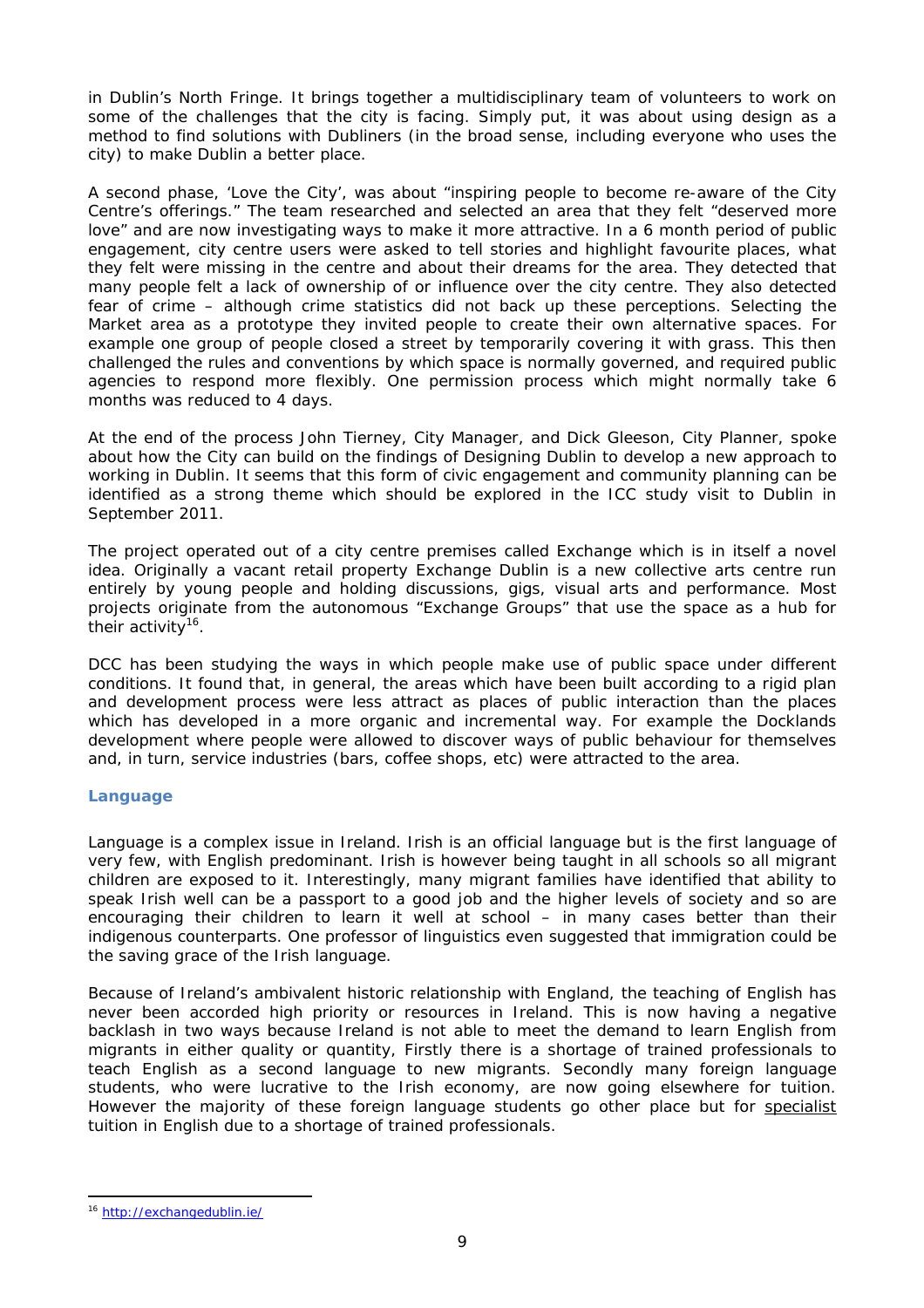## **The Media**

We did not meet anyone from the mainstream public or commercial media whilst in Dublin. We were led to believe that the media plays a generally responsible role in the reporting of migration and diversity issues, but would like to explore the issue further in the future.

#### **International outlook**

Ireland's historic tradition as an exporter of emigrants and missionaries has given it a certain kind of internationalism, but with EU membership and then during the economic boom years the country engaged in a broader and more balanced engagement with the wider world, particularly through trade. Now, with the recession, there is a debate on the extent to which the country should withdraw into itself to weather the storm, or continue in the opening up of its economy and society. The latter seems to be the official line, with Dublin hoping that it can trade its way back to economic recovery. Indeed, on our arrival the City Manager, John Tierney, had just returned from an official delegation to China where a twinning arrangement was signed with the city of Beijing. Other examples of the international outlook are Dublin's designation as a UNESCO City of Literature and European City of Science in 2012, and its recent shortlisting for the award of World Design Capital 2014. An Office of International Relations was established in 2007 to promote Dublin as an International Gateway City-Region for Ireland.

One example of international outlook is the fact that outside of the OAU, Dublin is the only city that celebrates Africa Day on 25th May.

Dublin is also a member of a range of international networks including CLIP, Eurocities, Mixities and Open Cities. In terms of openness (as defined by the Open Cities methodology), Dublin ranks ahead of most cities in most criteria other than the hosting of major events and institutions and in its international profile. Therefore, the question should not be whether Dublin is open and international in its outlook, which it clearly is, but how it evaluates its membership of so many international initiatives and how it ensures that they all achieve the best value for the its citizens.

## **Intercultural intelligence and competence**

The city's Integration Strategy, Towards Integration, is endorsed by the Council and 16 other agencies:

- Health Service Executive
- Department of Education & Science<br>• Department of Social & Family Affai
- Department of Social & Family Affairs
- FÁS (National Training and Employment Authority)
- Department of Justice, Equality and Law
- Reform
- Area Development Partnerships
- Dublin City Community Forum
- Enterprise Ireland
- Dublin Chamber Commerce
- Dublin City Enterprise Board
- Irish Congress of Trade Unions
- Dublin Tourism
- City of Dublin Vocational Education Committee
- Investment and Development Agency of Ireland
- Dublin City Childcare Committee

As part of the review process of the Strategy, the Office for Integration must ensure that all of these, plus all Council departments, are fulfilling their commitments and keeping abreast of the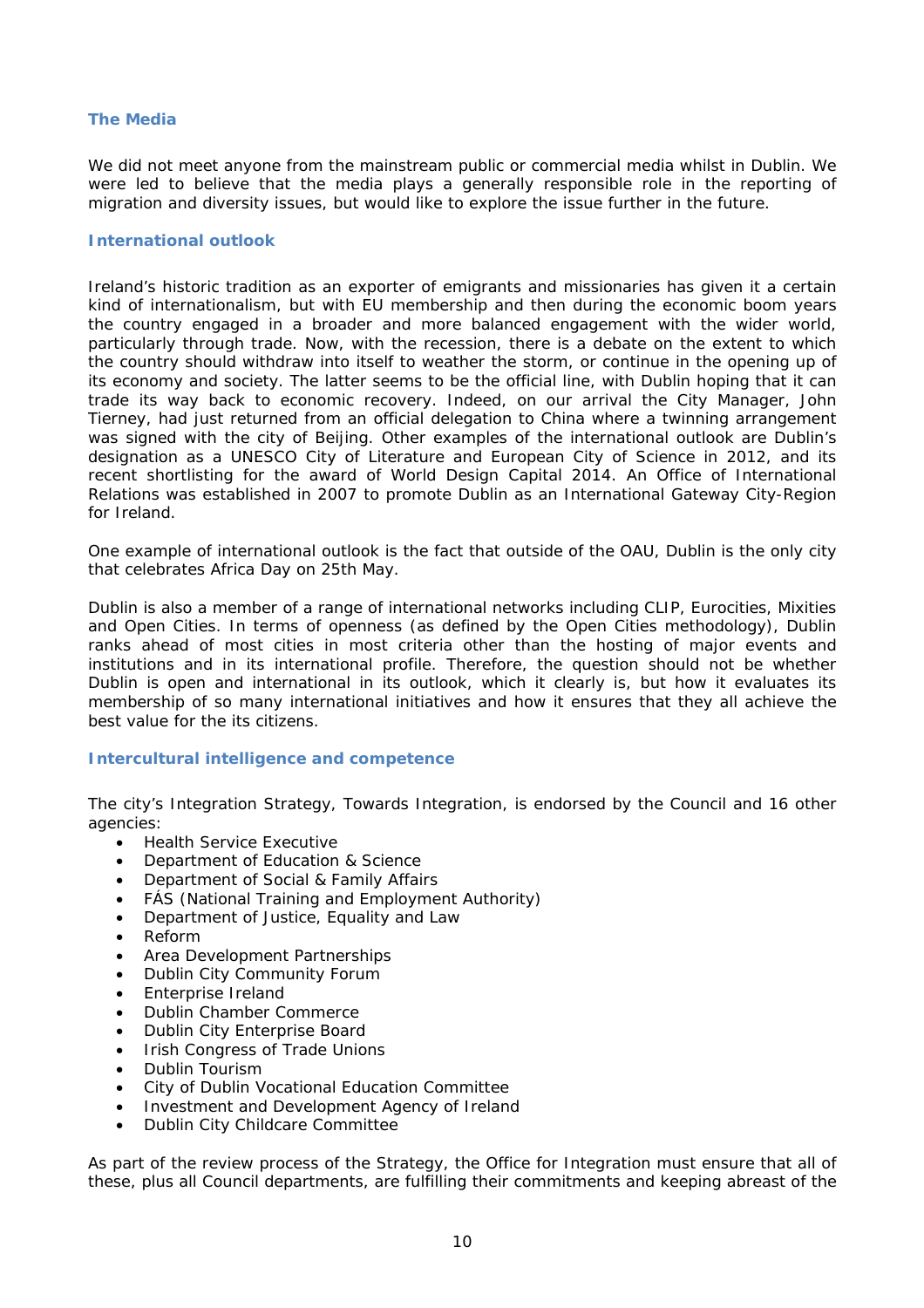latest developments. It is also endorsed as an important issue to be taken on by all staff and included within the Council's Employee code of conduct and staff training.

# **Welcoming**

There has always been much anecdotal evidence of the warmth and friendliness of Dublin but, within the framework of Open Cities the city recently participated in a major opinion survey of the Dublin region, *'Your Dublin, Your Voice'.* It sought the views of people who live, work, study or visit the Dublin Region, and respondents identified Dublin's key strengths as its people (31%), in particular their humour, friendliness and warmth, its culture and arts (17%), its compact size (15%) and its diverse cosmopolitan feel (13%). Some 88% of respondents welcomed diversity in the city and felt that this was one of Dublin's key strengths.

#### **Governance**

Whilst DCC has made big steps in intercultural policy development and implementation, it has changed little in its complexion. We have already noted the scant opportunities for migrants to enter the paid service, and the elected membership of the council in no way mirrors the ethnic make-up of the city – in fact there are no councillors of migrant background at present. One explanation given for this is that politics is highly localised in Ireland. Where there are large concentrations of migrants in the outer suburbs of greater Dublin, ethnic minority councillors have been elected to the peripheral district councils, but within the city of Dublin proper they do not represent a sufficiently concentrated electoral force.

Measures are in place to address the political imbalance. In 2008 the then Lord Mayor of Dublin Eibhlin Byrne launched a new initiative by the Office for Integration Dublin City Council called "Migrant Voters Campaign". This new and innovative project raised awareness amongst migrant residents in the city on their right to vote, the need to register to vote and the how to vote on Election Day. Regardless of an individual's status if they were over 18 on the 15th November 2009 they were eligible to vote in local elections, although to participate in National elections they had to be an Irish citizen.

To support this, the Vincentian Partnership for Social Justice provided voter education training to 75 members of ethnic minority communities. Following completion of a one day training course these 75 trainers in turn set out to deliver a program of voter's education sessions across the city in local community centres and places of worship used by migrants $17$ .

One of Dublin's key strength seems to be in creating the conditions in which ideas, alliances and practices can emerge organically through the free mixing of people across a variety of backgrounds (policy officers, NGOs, travellers, asylum seekers, entrepreneurs, artists etc.), and in providing informal spaces for these initiatives and relationships to develop, supporting them with small but appropriate means, and not smothering them with excessive oversight or regulation.

## **Conclusions and recommendations**

 $\overline{\phantom{a}}$ 

In general it can be said that national policy in Ireland has echoed the mood elsewhere in western Europe with a gradual hardening and instrumentalising of official attitudes towards outsiders. However, in Ireland it seems that attitudes are less likely to translate into formal policies and strategies, and that much more is left to the discretion of ministers and public agencies. This is a double-edged sword which, on the one hand has allowed DCC great scope to make considerable progress, relatively untrammelled (for example in local voting rights); but which also leaves large areas of important policy beyond the influence of the civic authorities and civil society (such as education and policing).

<sup>17</sup> http://www.dublin.ie/arts-culture/migrant-voters-campaign.htm